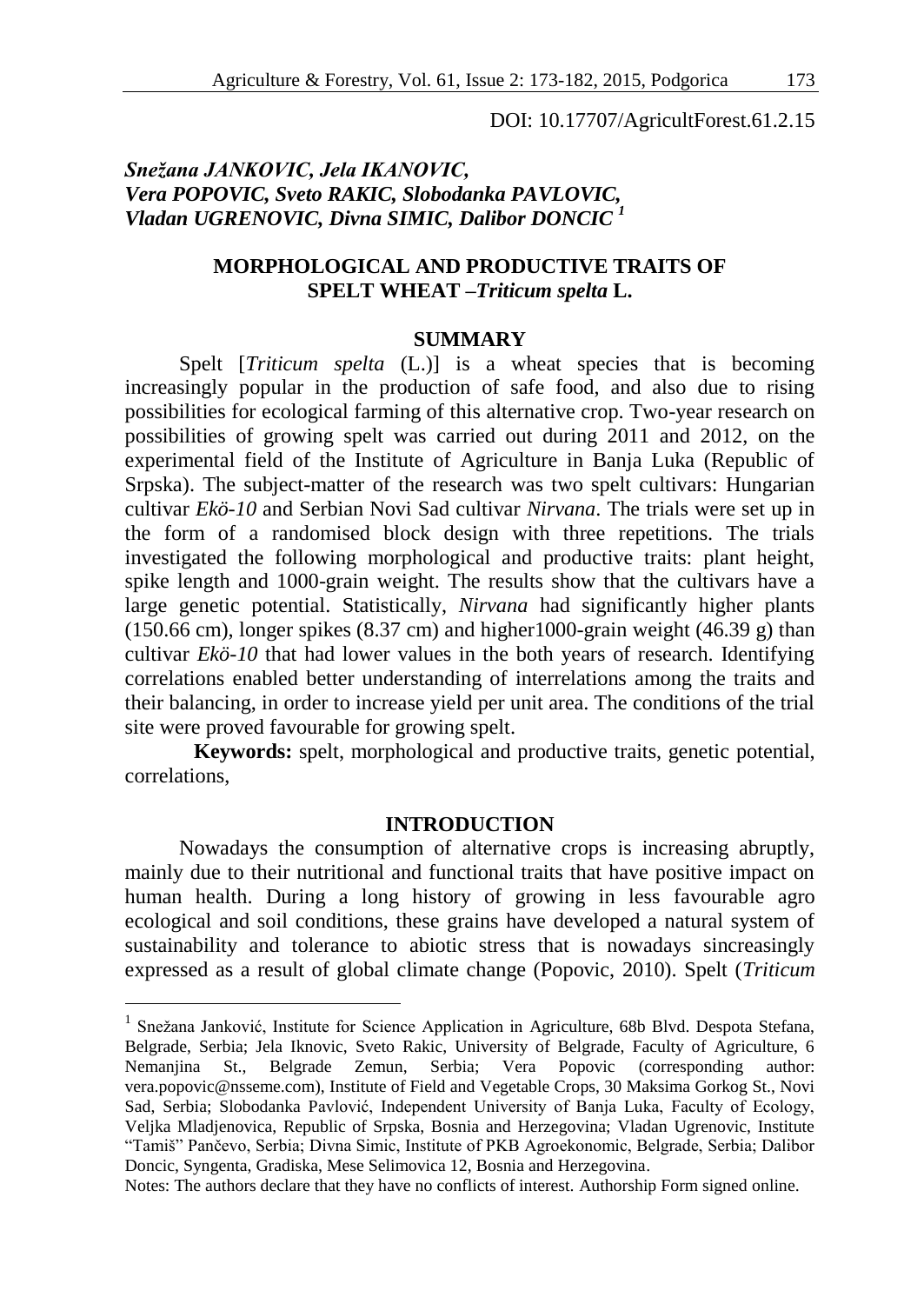*spelta* L., i.e. *Triticum aestivum spp. Spelta* (L) Thell*.*) is one of the oldest grain species. In the mid-20<sup>th</sup> century, growing of spelt completely ceased, due to the introduction of some more productive genotypes of other grains (Glamoclija, 2012). In the mid-1970s, spelt became popular again after studies on the nutritional value of its kernel that has been becoming increasingly popular in the production of safe food, and also due to rising possibilities for ecological farming of this crop. The reviving of spelt production began in hilly-mountainous areas in Switzerland, Germany and Austria, and later on in other countries of Central and Western Europe, as well as in North America. In our country the interest in this grain started to rise in the late  $20<sup>th</sup>$  century, and until recently spelt has been grown in hilly-mountainous areas in Serbia (Glamoclija, 2012).

Spelt belongs to the group of hexaploids  $(n=2)$ , to as ub group with a fragile spike and chaffy kernels, not suitable for use in the human diet unless chaffs are separated from the kernel prior to milling. De-hulling is performed with special machines, like in the processing of the barley kernel. Only de-hulled kernels can be used in the human diet. Spelt can be used in many ways in the diet for humans and domestic animals. There are significantly higher levels of gluten proteins in the spelt kernel than in the kernel of common wheat, ranging 45–55%. Gluten contains gliadin that provides elasticity and stickiness and glutenin that provides har dinessand stability. People allergic to gluten from other grains can eat bread made from spelt flour, which also contains this protein but does not cause allergies (Ikanovic et al., 2014).

Milled spelt kernels can be used for making various pastries and bread, such as a special type of bread made by mixing spelt with other flours (wheat and rye). This type of bread has higher dietary and nutritional values than wheat bread, as the kernel contains important amino acids in perfectly balanced ratio, as well as carbohydrates, oils, B-group vitamins and vitamin E and K, numerous mineral salts of iron, calcium, magnesium and others. Moreover, the kernel is used for *spelt (Dinkel) groats*, *spelt flakes, instant coffee*, while there are also some candies with added spelt flour on the market. The kernel is generally easy to digest and good for the sick and convales cents, as well as for children and the elderly (Glamoclija et al., 2015).

Since spelt is more tolerant to adverse agro-ecological conditions and pathogens, it does not require intensive cropping practices used for soft and hard wheat. Hard leathery chaff protects the kernel from air pollution and pests, making spelt suitable for ecological (organic) farming (Glamoclija et al., 2015).

Hristov et al. (2010) point out that, increating new cultivars, we do not use enough of positive traits of rare cultivars and populations and their relative swith high genetic variability, which we are extra ordinary rich in. Plant breeding is about accumulating a number of desirable genes and combining them into one genotype (Pavićević, 1985, 1988). The starting point of the breeding philosophy is that there is a good genotype for all environmental conditions or it can be created (Mladenovic et al., 1998, 2008, 2011).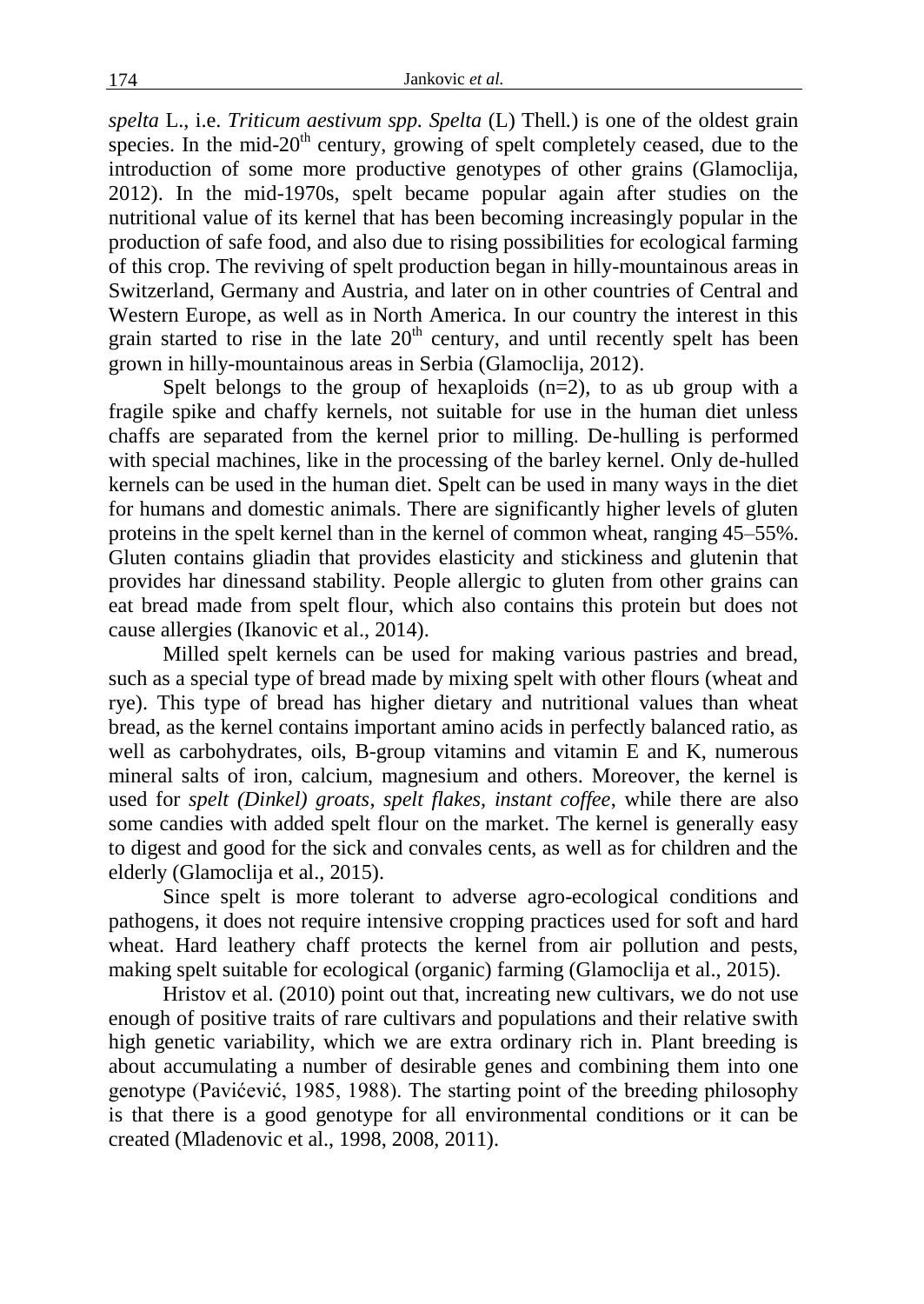

Figure 1. Cultivar Spelt *Nirvana*. a) Emergence b) Flowering (Photo by: Ugrenovic 2012)

The nutritional value of spelt kernels indicates that they can be used to produce quality and safe food (Drazic et al., 2010, Jankovic et al., 2013). They are less demanding in terms of agro ecological conditions, but also less tolerant to drought (Ugrenovic, 2013). Spelt kernels contain significantly higher levels of gluten proteins than common wheat, ranging 45–55%. Gluten consists of gliadin that provides elasticity and stickiness and glutenin that provides hardiness and stability (Molnar, 2012). Hidegard (2007) points out that the spelt kernel contains significantly higher levels of leucine, methionine and phenylalanine than the kernel of common wheat. Phenylalanine produces dopamine and two hormones (noradrenaline and adrenaline) responsible for creating a good mood and regulating blood sugar levels. Tryptophan stimulates synthesising of serotonin, a hormone that impact mood and mental health. Hence, using spelt preventively in the diet keeps the human body from diseases and improves the immune system. Spelt is very rich in minerals, microelements and vitamins. Compared to common wheat, spelt has higher levels of vitamins B1, B2 and niacin, as Glamoclija et al. (2015) point out.



Figure 2. Cultivar Spelt *Nirvana*. Hulled and de-hulled spelt kernel (Ugrenovic, 2012)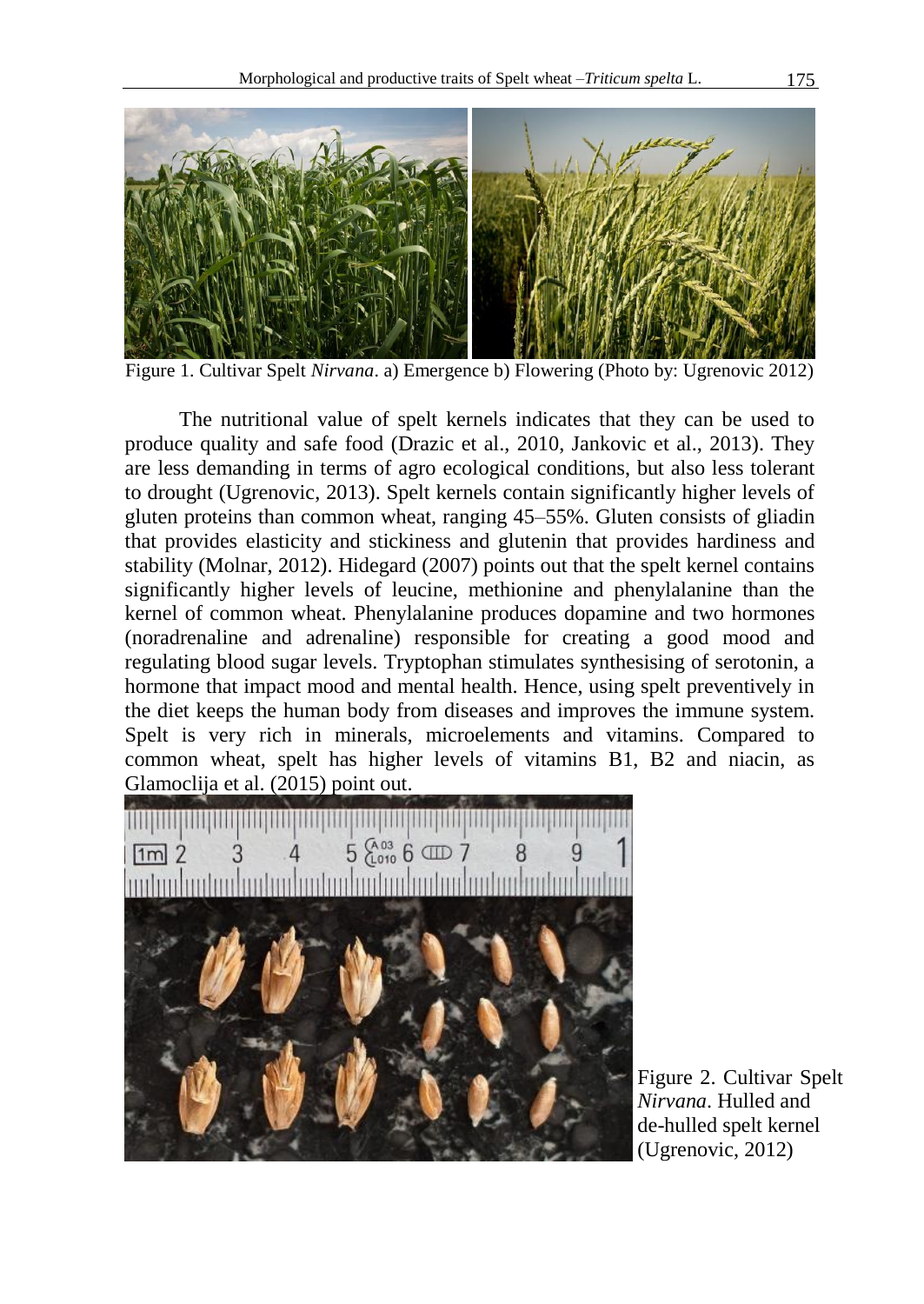The aim of this paper was to indicate a new old ecological potential of Nirvana and Ekö-10 cultivars. Spelt is the element of biodiversity that opposes to unfavourable climatic conditions or makes use of favourable environmental conditions. Due to these traits, this cultivar is snatched from oblivion and regrown on several hectares in the Republic of Srpska, with a tendency to increase.

### **MATERIAL AND METHODS**

The subject-matter of this study is two-year research (during 2011 and 2012) on the variability of morphological and productive traits of the alternative grain spelt, grown on brown forest soil with no NPK applied. Two spelt cultivars were investigated: Hungarian cultivar - Ekö-10 and Serbian cultivar of Institute of Field and Vegetable Crops, Novi Sad - Nirvana. The trials were conducted on the experimental field of the Institute of Agriculture in Banja Luka (Republic of Srpska) in early March (in the both years of research), and set up in a form in a randomized block design with three repetitions. The trials investigated the following morphological and productive traits: plant height, spike length and 1000-kernel weight. The specimens of 10 spikes from each experimental plot were taken prior to harvest and measured, where as 1000-kernel weight were measured after harvest. The harvest was conducted manually.

The field trial was set on brown forest soil (eutric cambisol, according to FAO classification of soil). The soil had low levels of humus (1.38%) and total nitrogen (0.114%), and was poor in easily available phosphorus (5 mg in 100 g soil) and potassium (11.8 mg in 100 g soil). Due to a pronounced acid reaction (pH 6.1 in H2O), it had high levels of available Fe, Cu, Mn and Zn as well as Pb derived from the rock it is formed on (Glamoclija et al., 2015).

Field data were analysed by using descriptive and analytical statistics, with the help of STATISTICA 12 for Windows software package. All estimations of significance were based on the LSD test (significance levels 0.5% and 0.1%). Relative dependence was determined with a correlation analysis and the obtained coefficients were tested with the t-test for the significance levels of 0.5% and 0.1%.The results are shown in tables and graphs.

## **Weather conditions**

Weather conditions in a particular area canvary. Hence, it is important to monitor the variation of external factors, to know their impact on physiological processes that determine the quality of the seed and critical stages from the aspect of yields and quality (Popovic, 2010), as well asto know the time of application of certain cropping measures. Weather data were retrieved from the weather station in Banja Luka. During the period of vegetation in 2012, the average monthly temperature of air was  $10.50^{\circ}$ C, which is  $0.67^{\circ}$ C higher than in 2011. The total amount of precipitation in 2011 was 819 mm, being 24 mm higher from the total precipitation in 2012 (Graph 1a, and 1b).

Spelt is more tolerant to unfavourable environmental conditions and to pathogens and does not require intensive cropping practices that apply for soft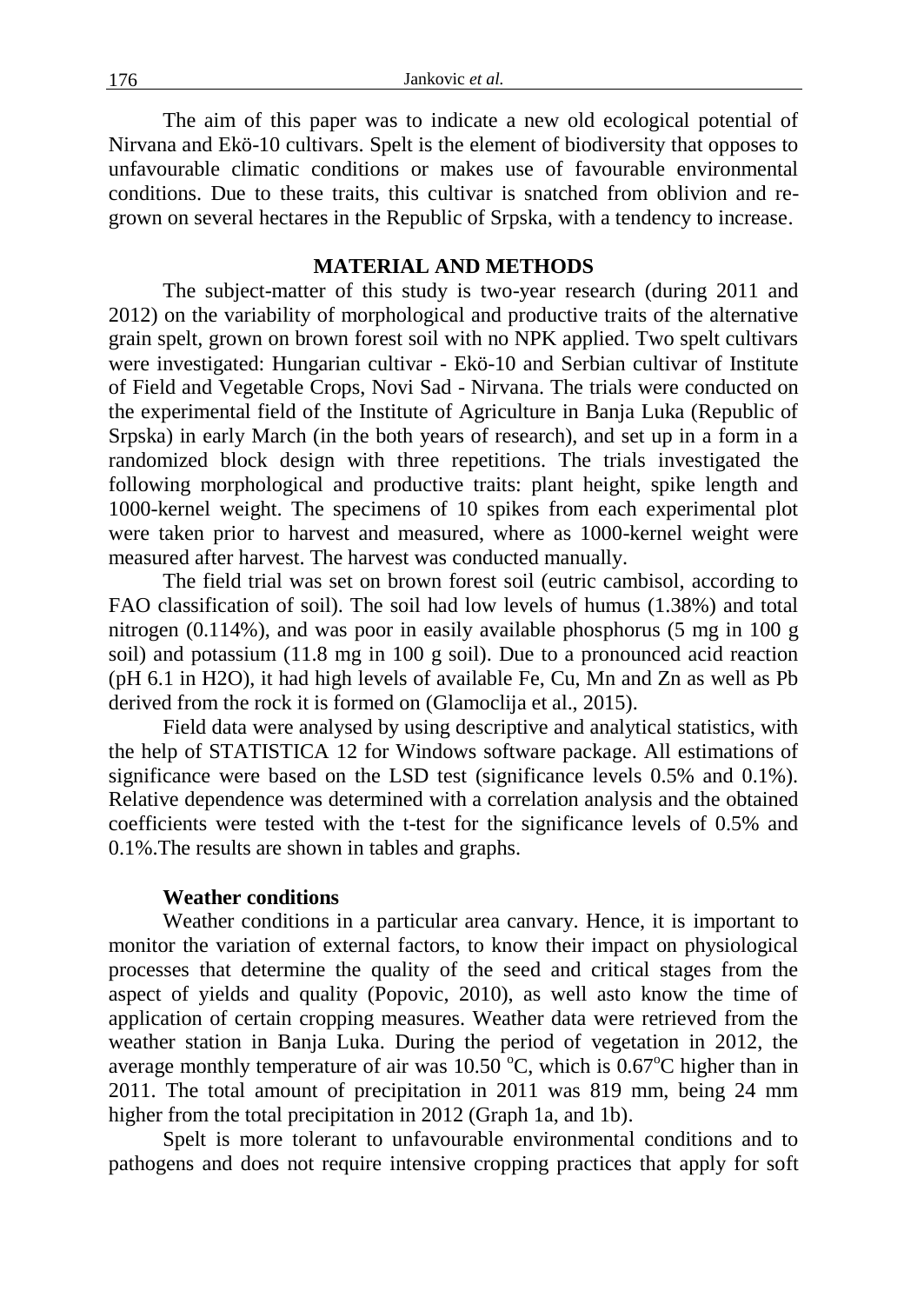(common) wheat. Hard, leathery chaff protects the kernel better from air pollution and pests, whereas a waxy layer on the stem and leaves prevents from the occurrence of pathogenic fungi that cause diseases. Since it is more adapted to unfavourable biotic and abiotic conditions than common wheat, spelt is suitable for ecological farming (Glamoclija et al., 2010).



Graph.1. Total monthly precipitation (mm) and average temperature  $({}^{\circ}C)$ , Banja Luka, 2011–2012

## **RESULTS AND DISCUSSION**

Seed traits of wheat cultivars can be grouped by various parameters: biological, genetic, technological and other. The traits of biological nature are characterised by polymorphism in ecotypes, varieties and sub-varieties. Genetic traits vary depending on the number of genes that control their expression (Sabovljevic et al., 2010).

**Plant height.** The average plant height of spelt was 150.66 cm. The investigated factors (cultivar and year) had agreat impact on plant height,  $p < 0.5$ . Statistically, Serbian cultivar *Nirvana* had higher plants (155.25cm) than Hungarian cultivar *Ekö-10* (146.08). On average, the standard deviation of the plant heights was 6.6507 (Table 1 and 2, Graph 2).

Glamoclija et al. (2013) emphasize that in some previous studies on this type of wheat, plant height and 1000-kernel weight have greatly varied due to genetic, climatic and edaphic factors and applied cropping practices, ranging in a quite wide interval. The same authors indicate that in previous studies plant height has amounted to about 110 cm, spike length 11 cm and grain weight 1.06– 1.78g. The results have shown that weather conditions, the amount and distribution of precipitation play a significant role, affecting the investigated traits. Ugrenovic (2013) in his studies states that climatic conditions have the highest impact on the number of emerged plants, number of stems, mortality of tillers, number of spikes, degree of lodging and harvest index, where as the time of sowing has the biggest influence on plant height and the yield of green biomass. The time of sowing and crop density equally affect the number of grains per spike and grain weight.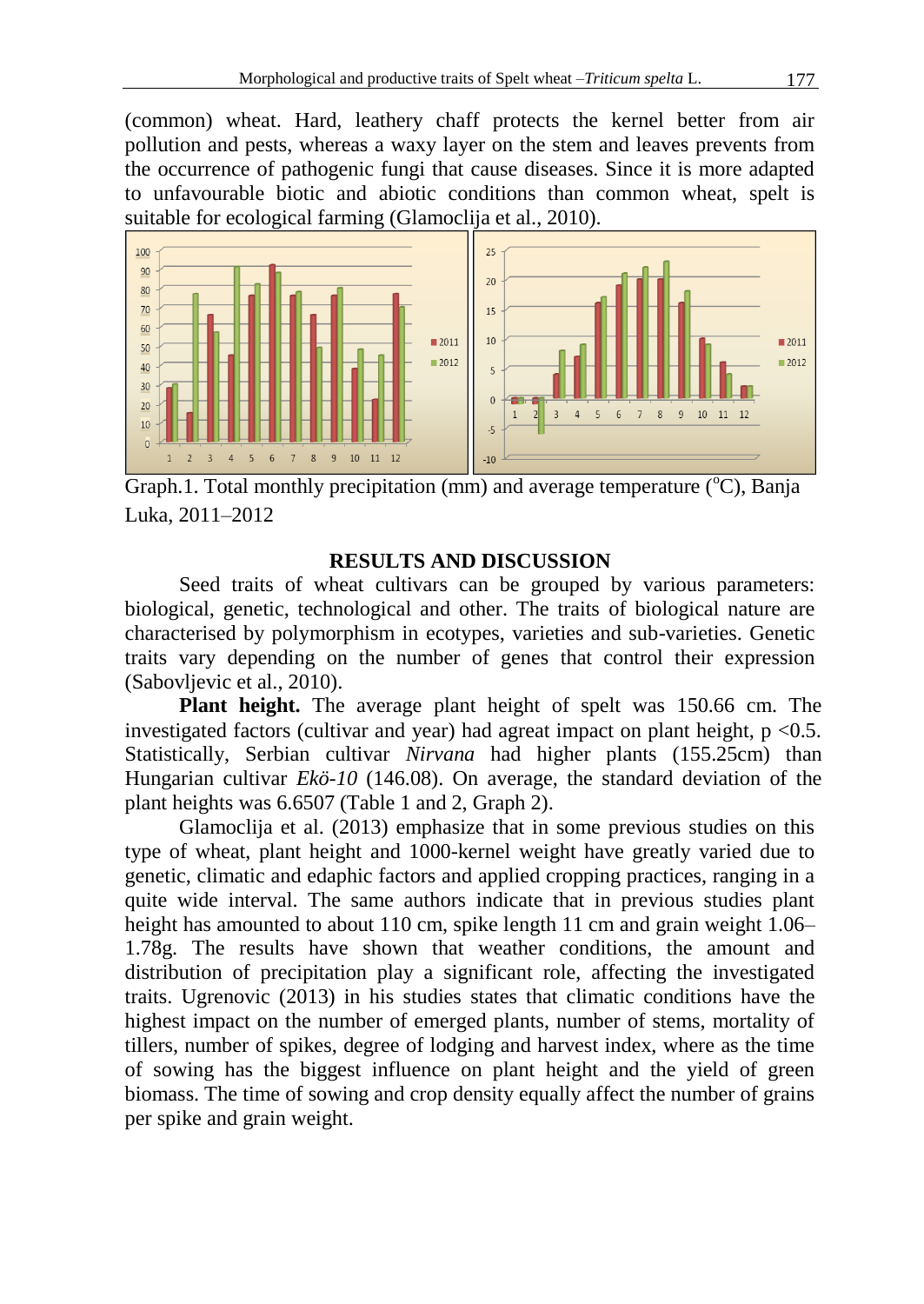| <b>Cultivar</b>          | Nirvana         | Ekö-10                         |                  |            | Average |        |        | Std. dev |        | Std. err |
|--------------------------|-----------------|--------------------------------|------------------|------------|---------|--------|--------|----------|--------|----------|
|                          |                 | Plant height(cm), $df = 20.00$ |                  |            |         |        |        |          |        |          |
| 2011                     | 158.33          | 148.00                         |                  | 153.16     |         | 6.9652 |        |          | 2.0107 |          |
| 2012                     | 152.16          | 144.16                         | 148.16           |            | 5.5075  |        |        | 1.5898   |        |          |
| Average                  | 155.25*         | 146.08                         |                  | 150.66     |         | 6.6507 |        |          | 1.3575 |          |
|                          |                 |                                | Spike length(cm) |            |         |        |        |          |        |          |
| 2011                     | 8.90            | 8.03                           |                  |            | 8.46    |        | 0.4830 |          |        | 0.1394   |
| 2012                     | 8.53            | 8.01                           |                  | 8.28       |         | 0.4654 |        |          | 0.1343 |          |
| Average                  | 8.72            | 8.02                           |                  | 8.37       |         | 0.4741 |        |          | 0.0967 |          |
| 1000- grain weight $(g)$ |                 |                                |                  |            |         |        |        |          |        |          |
| 2011                     | 46.73           | 45.30                          |                  | 46.02      |         | 0.8156 |        |          | 0.2354 |          |
| 2012                     | 46.05           | 45.15                          |                  | 45.60      |         | 0.8011 |        |          | 0.2312 |          |
| Average                  | 46.39           | 45.22                          |                  | 45.81      |         | 0.8187 |        |          | 0.1671 |          |
| Parameter                |                 | Y<br>G                         |                  |            | G x Y   |        |        |          |        |          |
|                          | <b>LSD</b> Test | 0.5                            | 0.1              | 0.5<br>0.1 |         | 0.5    |        | 0.1      |        |          |
| Plant height             |                 | 3.5878                         | 4.8933           |            | 3.5878  |        | 4.8933 | 5.0740   |        | 6.9202   |
| Spike length             |                 | 0.2621                         | 0.3575           |            | 0.2621  |        | 0.3575 | 0.3707   |        | 0.5056   |
| 1000- grain weight       |                 | 0.4579                         | 0.6246           |            | 0.4579  |        | 0.6246 | 0.6476   |        | 0.8833   |

Table1. Plant height (cm),spike length and 1000-kernel weight, 2011–2012

Table 2.Univariate tests of significance for plant height

| <b>Effect</b> | SS       | Degr. of<br>freedom | <b>MS</b> | F        |          |
|---------------|----------|---------------------|-----------|----------|----------|
| Intercept     | 544810.7 |                     | 544810.7  | 30693.56 | 0.000000 |
| Genotype      | 504.2    |                     | 504.2     | 28.40    | 0.000032 |
| Year          | 150.0    |                     | 150.0     | 8.45     | 0.008717 |
| G x Y         | 8.2      |                     | 8.2       | 0.46     | 0.505353 |
| Error         | 355.0    | 20                  | 17.8      |          |          |



Graph 2.Varying of the average plant height sof the investigated genotypes (cm), 2011–2012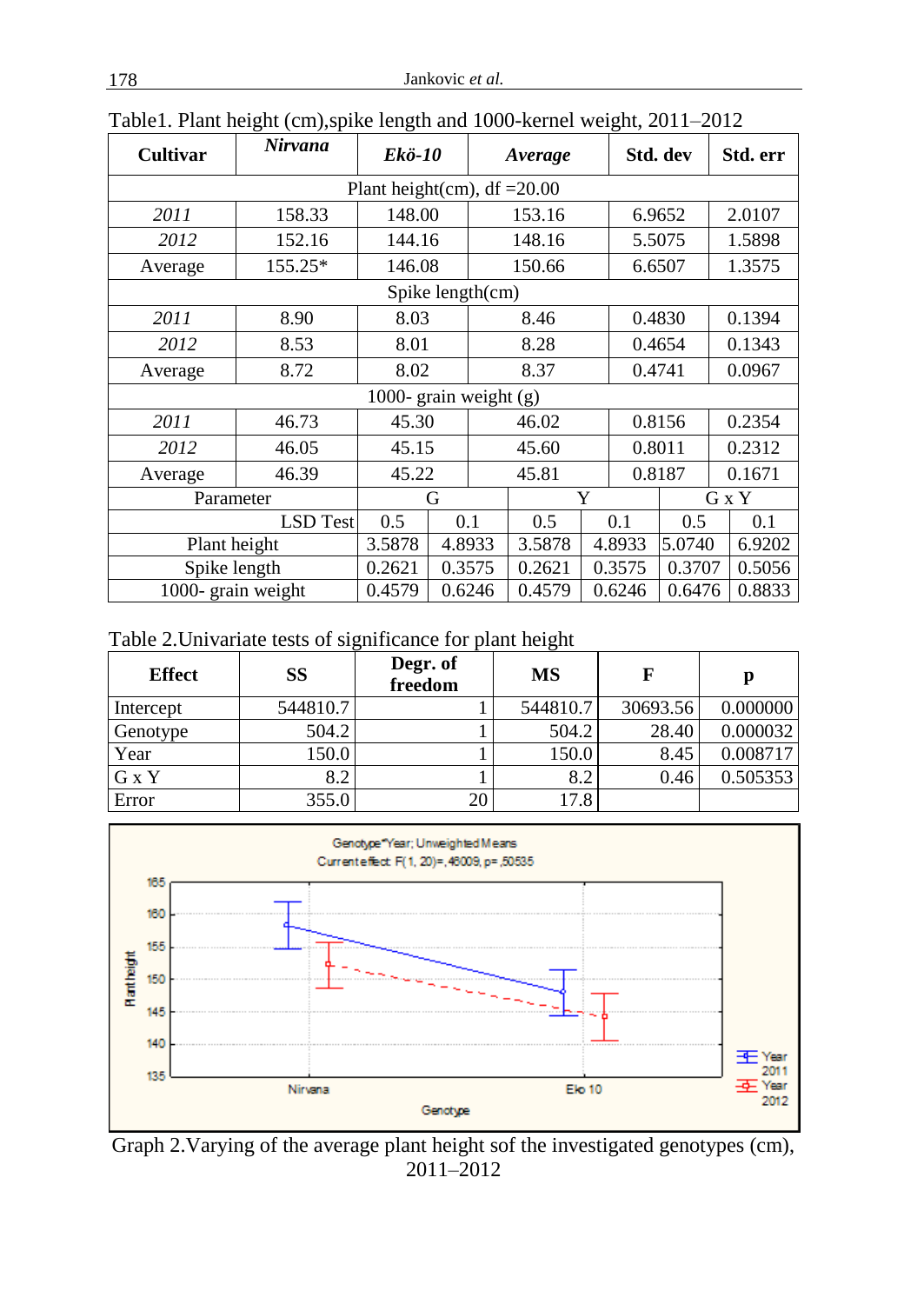**Spike length.** Spike length is a significant factor of spelt cropping. The spike plays an important role as a direct bearer of yielding and kernels, but it also takes part in the process of photosynthesis, creating of organic matter and grain filling due to its large surface (Đekić et al., 2012). The average spike length was 8.37 cm, ranging from 8.72 (*Nirvana*) to 8.02 (*Ekö-10*). The average standard deviation for spike length was 0.4741 (Table 1, Graph 3). Genotype was the factor that had the biggest impact on this trait (Table 3).

| Effect    | <b>SS</b> | Degr. of<br>Freedom | <b>MS</b> | F        | р        |
|-----------|-----------|---------------------|-----------|----------|----------|
| Intercept | 1681.700  |                     | 1681.700  | 17748.82 | 0.000000 |
| Genotype  | 2.870     |                     | 2.870     | 30.29    | 0.000022 |
| Year      | 0.220     |                     | 0.220     | 2.33     | 0.142863 |
| G x Y     | 0.184     |                     | 0.184     | 1.94     | 0.179033 |
| Error     | .895      | 20                  | 0.095     |          |          |

Table 3.Univariate tests of significance for spike length



Graph 3.Varying of the average spike lengths of the investigated genotypes (cm), 2011–2012

**1000-grain weight.** Genotype determines the size of a grain and, therefore, the absolute 1000-grain weight. In spelt, 1000-grain weight varies greatly, due to genetic, climatic and edaphic factors and cropping practices, ranging in a quite wide interval. The average 1000-grain weight was 45.81g. *Nirvana* had statistically higher 1000-grain weight (46.39) than *Ekö-10* (45.22g). On average, the standard deviation of spike length amounted to 0.8187 and standard error amounted to 0.1671 (Table 1, Graph 4). This trait was mostly influenced by genotype, where as the interaction between year and genotype did not have a statistically significant impact (Table 4).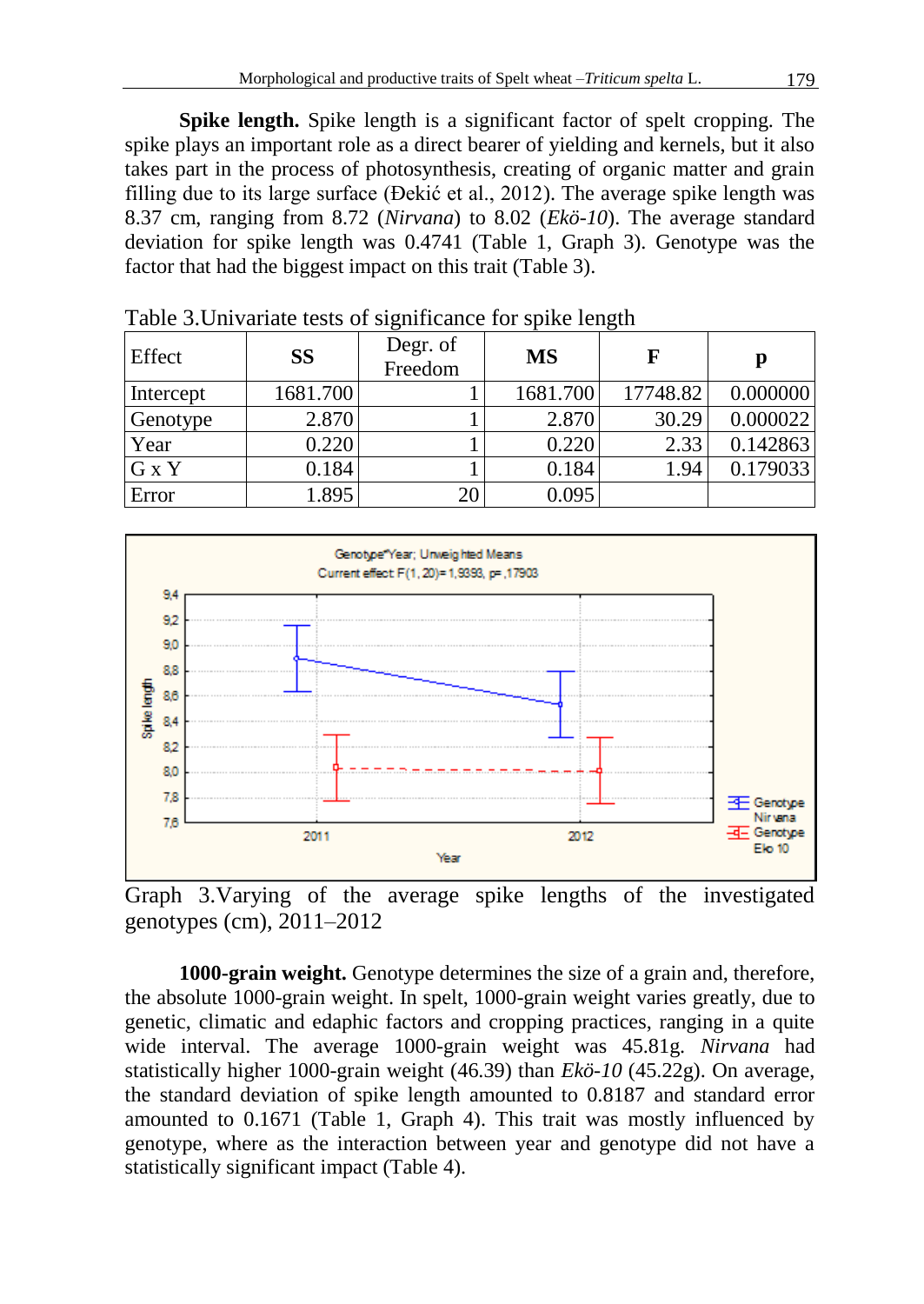| Effect    | <b>SS</b> | Degr. of | ັ<br><b>MS</b> | ັ        | p        |
|-----------|-----------|----------|----------------|----------|----------|
|           |           | Freedom  |                |          |          |
| Intercept | 50361.68  |          | 50361.68       | 174161.4 | 0.000000 |
| Genotype  | 8.17      |          | 8.17           | 28.2     | 0.000034 |
| Year      | 1.04      |          | 1.04           | 3.6      | 0.072228 |
| G x Y     | 0.43      |          | 0.43           |          | 0.238627 |
| Error     | 5.78      | 20       | 0.29           |          |          |

Table 4. Univariate tests of significance for 1000- grain weight



Graph 4.Varying of the average 1000-kernel weights (g) of the investigated genotypes, 2011–2012

Jankovic et al. (2013) in their study state that impact of site was significantly expressed in all the investigated morphological traits (plant height, number of spiklets, number of grains per spike) of Serbian spelt cultivar *Nirvana*, while weather conditions in the years of research had a significant impact on spike length and grain weight per spike.

# **Correlation of the investigated factors**

The research investigated the interdependence of the traits. A strong positive correlation was found between plant height and spike length, as well as between plant height and 1000-grain weight (Table 3).

| <u>raone steochneidhmo or conferancino occu cen or intestigated trans</u><br>Parameter | Plant height | Spike length | $1000 - \text{grain}$<br>weight |  |  |
|----------------------------------------------------------------------------------------|--------------|--------------|---------------------------------|--|--|
| Plant height                                                                           | 1.00         | $0.72**$     | $0.77**$                        |  |  |
| Spike length                                                                           | $0.72**$     | 1.00         | $0.64*$                         |  |  |
| *and**: significant at 0.5 and significant at 0.1                                      |              |              |                                 |  |  |

Table 3.Coefficients of correlations between of investigated traits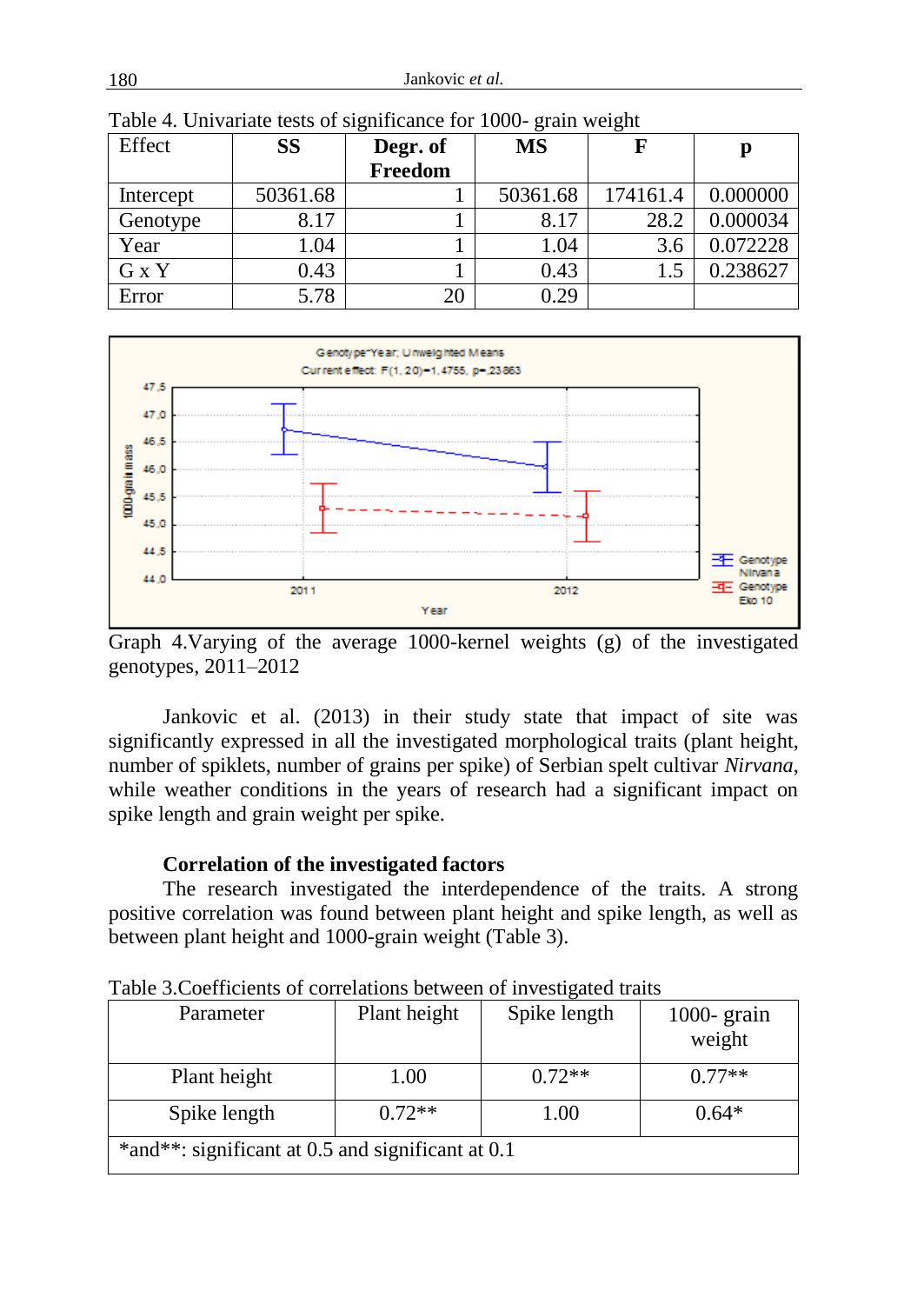A positive correlation was found between spike length and 1000-grain weight (Table 3). Identifying correlations allows us to have better understanding of interrelations among the traits and their balancing in order to improve yield per unit area in some future research

## **CONCLUSION**

The results show that the investigated spelt cultivars have a large cropping potential. Weather conditions during the vegetation period had a statistically significant impact on morphological and productive traits. During the two-year research, the average plant height ranged from 146.08 cm to 156.08 cm, where as the average spike length was 8.37, ranging from 8.72 (Nirvana) to 8.02 (Ekö-10). Moreover, Nirvana had a significantly higher 1000 - grain weight (46.39 g) than cultivar Ekö-10 (45.22 g).

Taking into account the correlations between the investigated traits of two different spelt cultivars, the authors found there was a statistically significant interdependence between the investigated parameters. Hence, some future research should be focused on understanding the interdependence of these relationships and their balancing, in order to increase yields per unit area. The intensification of spelt production is therefore becoming increasingly important in the production of quality and safe food in the South East Europe.

## **ACKNOWLEDGEMENT**

The research for this paper is part of the projects TR-31066 and TR-31022, financially supported by the Ministry of Education, Science and Technological Development of the Republic of Serbia.

#### **REFERENCES**

- Hildegard (2007). Spelt Information. Hildegard and spelt BABS Bakery. www.babsbakery.com/spelt.html
- Djekic V., Staletic M., Milivojevic J., Popovic Vera, Jelic M. (2012): Nutritional value and yield of oats/ Hranljiva vrednost i prinos zrna ovsa. Agroznanje, Vol. 13, br.2. 217-224.
- Glamoclija Dj., Jankovic S., Pivic R. (2012): Alternative grain. / Alternativna žita. Institute of soil science, Belgrade.1-30.
- Glamoclija Dj., Jankovic S., Popovic Vera, Kuzevski J., Filipovic V., Ugrenovic V. (2015): Production of alternative wheat in conventional and organic farming system. / Proizvodnja alternativnih žita u konvencionalnom i organskom sistemu gajenja. Institute of soil science. Belgrade. 1- 350, 10-33.
- Glamoclija Dj., Zarkovic B., Drazic S., Radovanovic V., Popovic Vera, Urgenovic V. (2013): Morphological and productive characteristics spelt wheat on the chernozem and degraded soil. Proceedings. Institute of PKB Agroekonomik, Belgrade, 20-21.2.2013, vol. 19, 1-2, 23-31.
- Hristov N, Mladenov N, Djuric V., Kondic-Spika A., Marjanovic-Jeromela A., Simic D. (2010): Genotype by Environment Interactions in Wheat Quality Breeding Programs in Southeast Europe. Euphytica, 174(3):315-324.